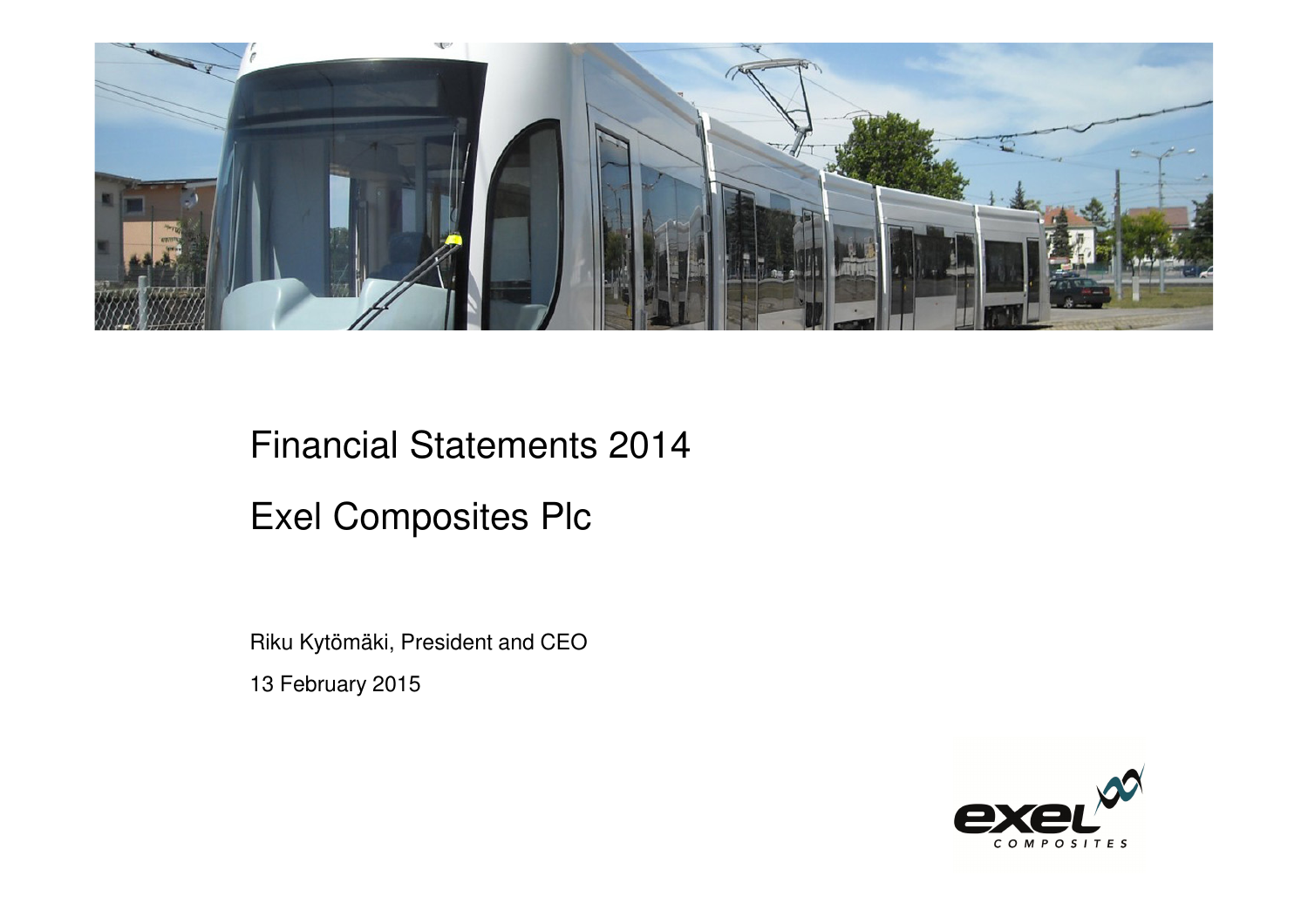#### **Q4 Highlights: Performance in Q4 2014 continued to be strong: net sales up 18.6% and operating profit improved by 39.2%**

- $\blacklozenge$ Net sales increased by 18.6%
- $\blacklozenge$ Order backlog up by 21.9%
- $\blacklozenge$  Operating profit improved to MEUR 2.1 (1.5), up by 39.2%
	- Improvement is due to increased sales,<br>improved productivity continued improved productivity, continued efficiency improvement and better cost control
- ◆ Net cash flow from operating activities was positive at MEUR +3.8  $(+2.9)$



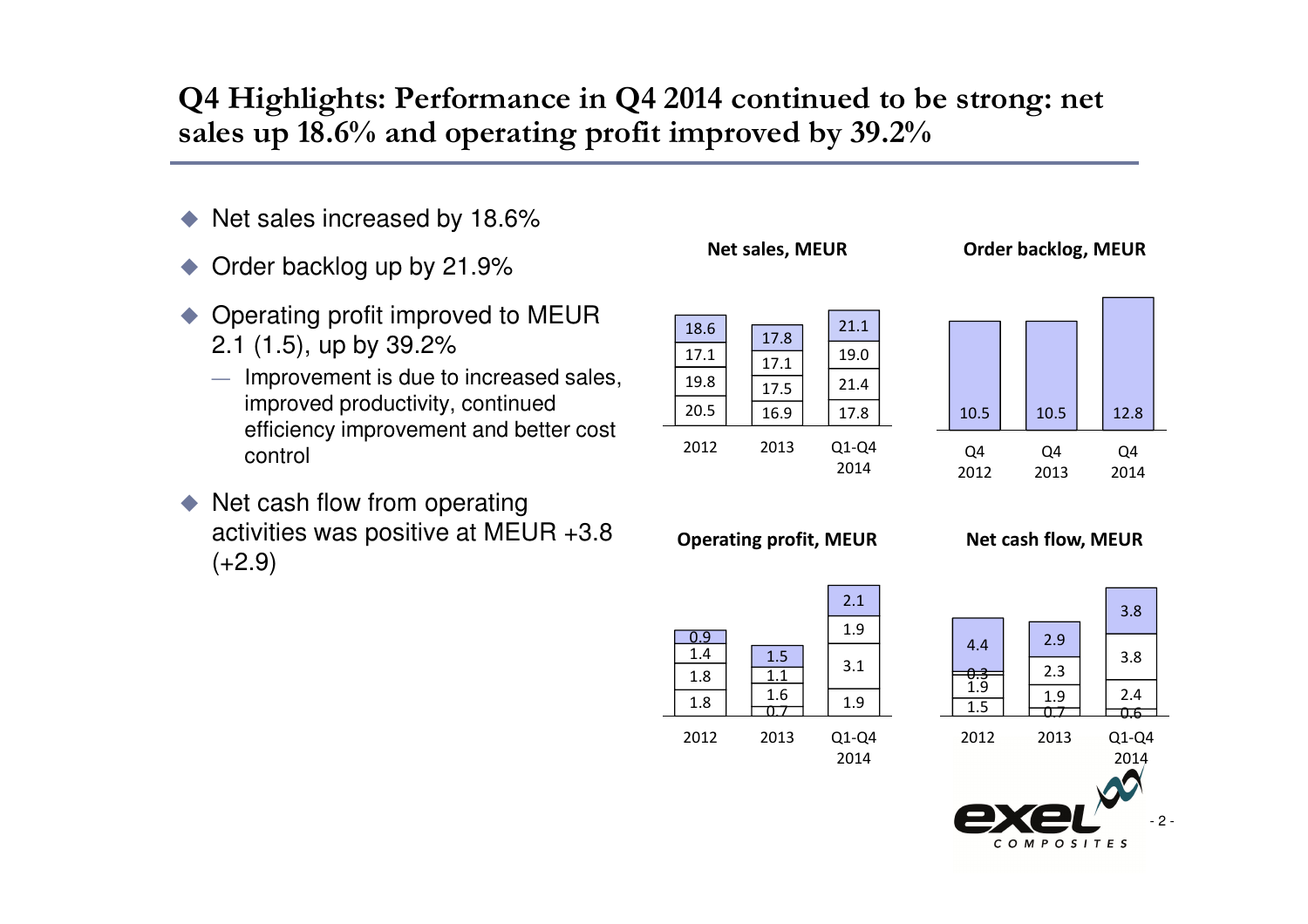#### **2014 was very successful for Exel Composites**

- ♦ The Company got back on growth track
- $\blacklozenge$ Group net sales developed positively
- ♦ Exel Composites' financial performance was greatly improved leading to a double digit operating profit margin
- $\blacklozenge$  Organization was strengthened especially in sales, R&D and operations development
- $\blacklozenge$ Order intake increased significantly
- $\blacklozenge$ Net operative cash flow was strongly positive at year end
- ♦ New growth strategy was developed and released
	- Expansion of Nanjing unit in China according to strategy
- ♦ Exel Composites is well on its way to becoming a truly global composite company with world-class operations and superior customer service

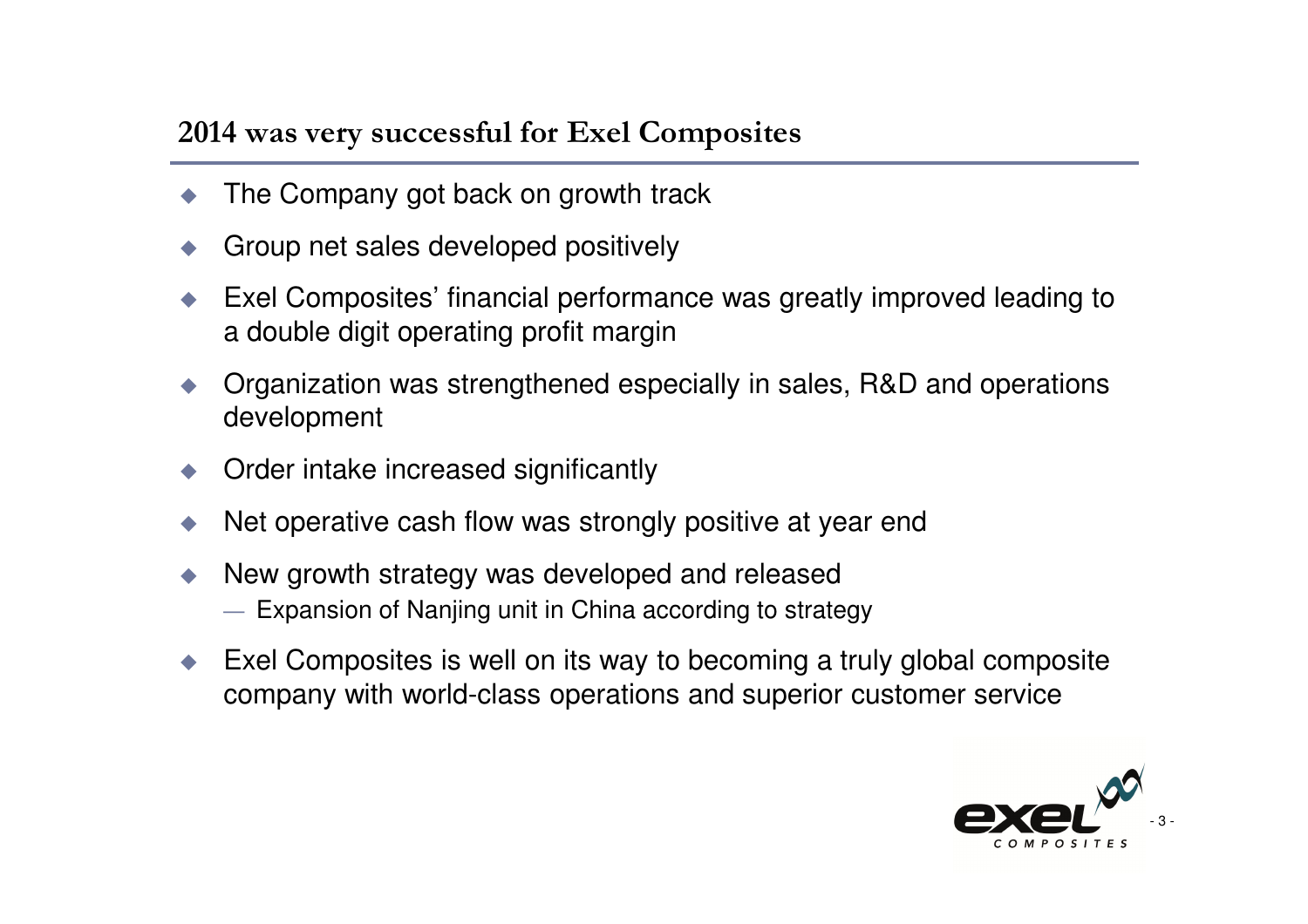### **Key figures Q4 2014 – Net sales increased to MEUR 21.1 and operating profit improved to MEUR 2.1**

| <b>MEUR</b>                                    | Q4 2014 | Q4 2013 | Change-% |
|------------------------------------------------|---------|---------|----------|
| <b>Net sales</b>                               | 21.1    | 17.8    | 18.6     |
| Operating profit excluding non-recurring items | 2.1     | 1.9     | 10.5     |
| <b>Operating profit</b>                        | 2.1     | 1.5     | 39.2     |
| Operating profit, %                            | 9.8     | 8.4     |          |
| Net cash flow from operating activities        | 3.8     | 2.9     | 31.3     |
| Order backlog                                  | 12.8    | 10.5    | 22.7     |
| Order intake                                   | 18.4    | 17.9    | 3.0      |
| Return on capital employed, %                  | 22.6    | 16.9    |          |
| Net gearing, %                                 | $-8.7$  | 15.0    |          |
| EPS, EUR                                       | 0.12    | 0.07    |          |

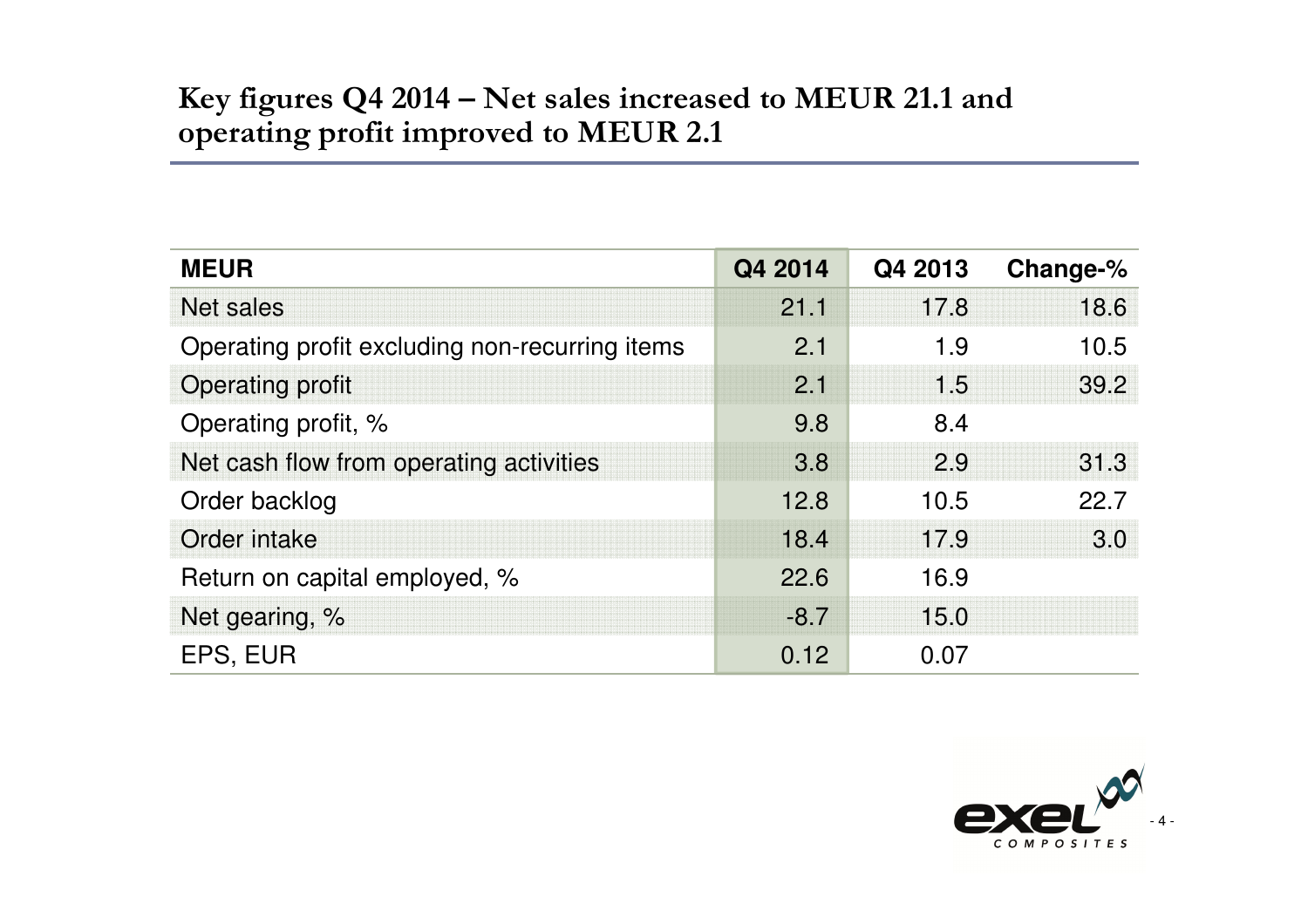### **Key figures January – December 2014: Net sales increased by 14.4% to 79.3 MEUR, operating profit improved by 83.5% to MEUR 8.9**

| <b>MEUR</b>                                    | $1 - 12/2014$ | 1-12/2013 | Change-% |
|------------------------------------------------|---------------|-----------|----------|
| <b>Net sales</b>                               | 79.3          | 69.3      | 14.4     |
| Operating profit excluding non-recurring items | 9.4           | 5.5       | 70.9     |
| <b>Operating profit</b>                        | 8.9           | 4.8       | 83.5     |
| Operating profit, %                            | 11.2          | 7.0       |          |
| Net cash flow from operating activities        | 10.7          | 7.8       | 37.1     |
| Order backlog                                  | 12.8          | 10.5      | 22.7     |
| Order intake                                   | 82.3          | 69.8      | 18.0     |
| Return on capital employed, %                  | 25.2          | 13.0      |          |
| Net gearing, %                                 | $-8.7$        | 15.0      |          |
| EPS, EUR                                       | 0.48          | 0.26      |          |

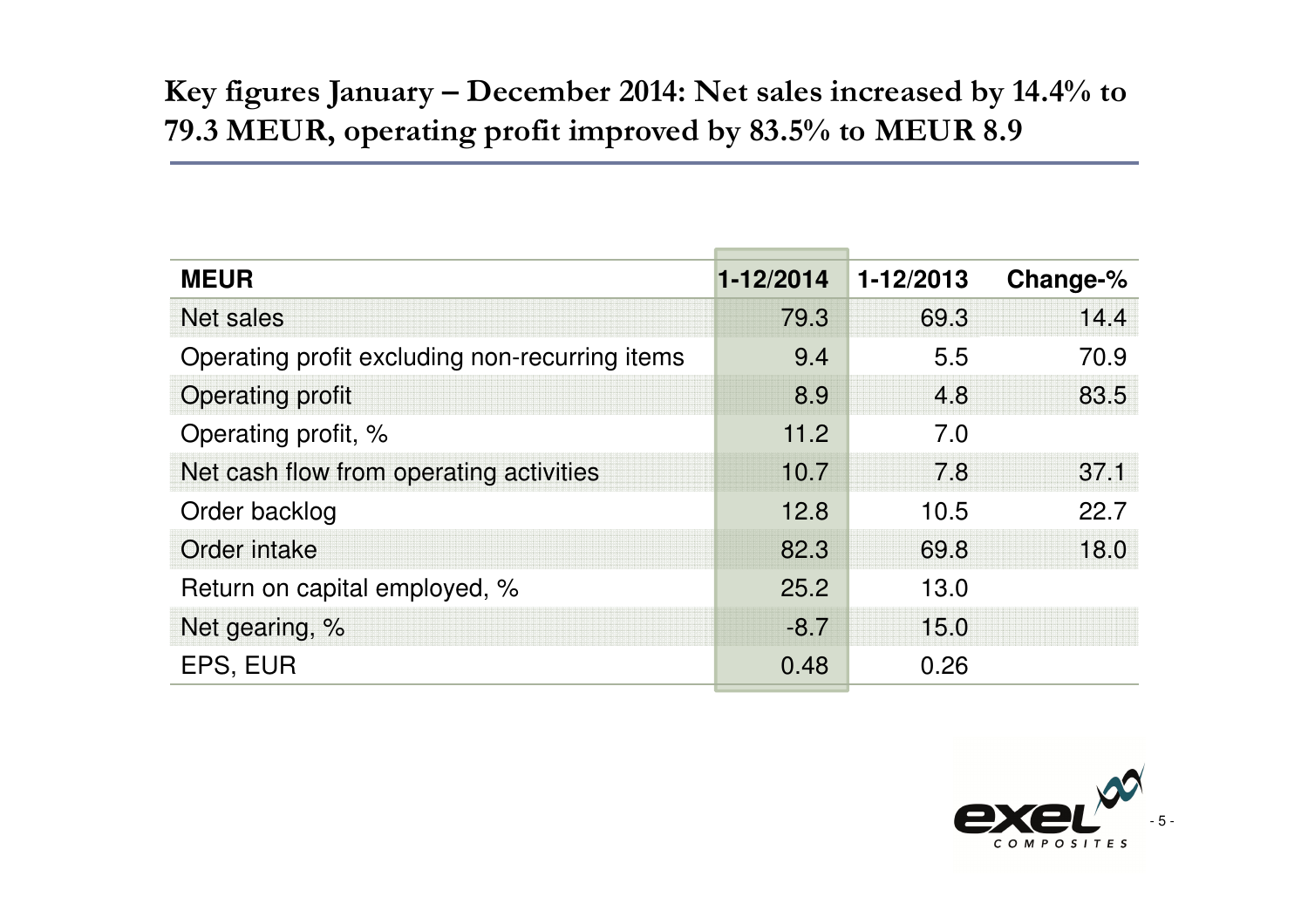**Order intake increased by 18.0% in 2014 and order backlog increased to MEUR 12.8 (10.5) on 31 December 2014**

- $\blacklozenge$ Net sales increased to MEUR 79.3 (69.3)
- In 2014 order intake increased by 18.0% to MEUR 82.3 (69.8)
	- Q4 2014 order intake increased by 3% to MEUR 18.4 (17.9)
- ♦ Order backlog increased to MEUR 12.8 (10.5) on 31 December 2014

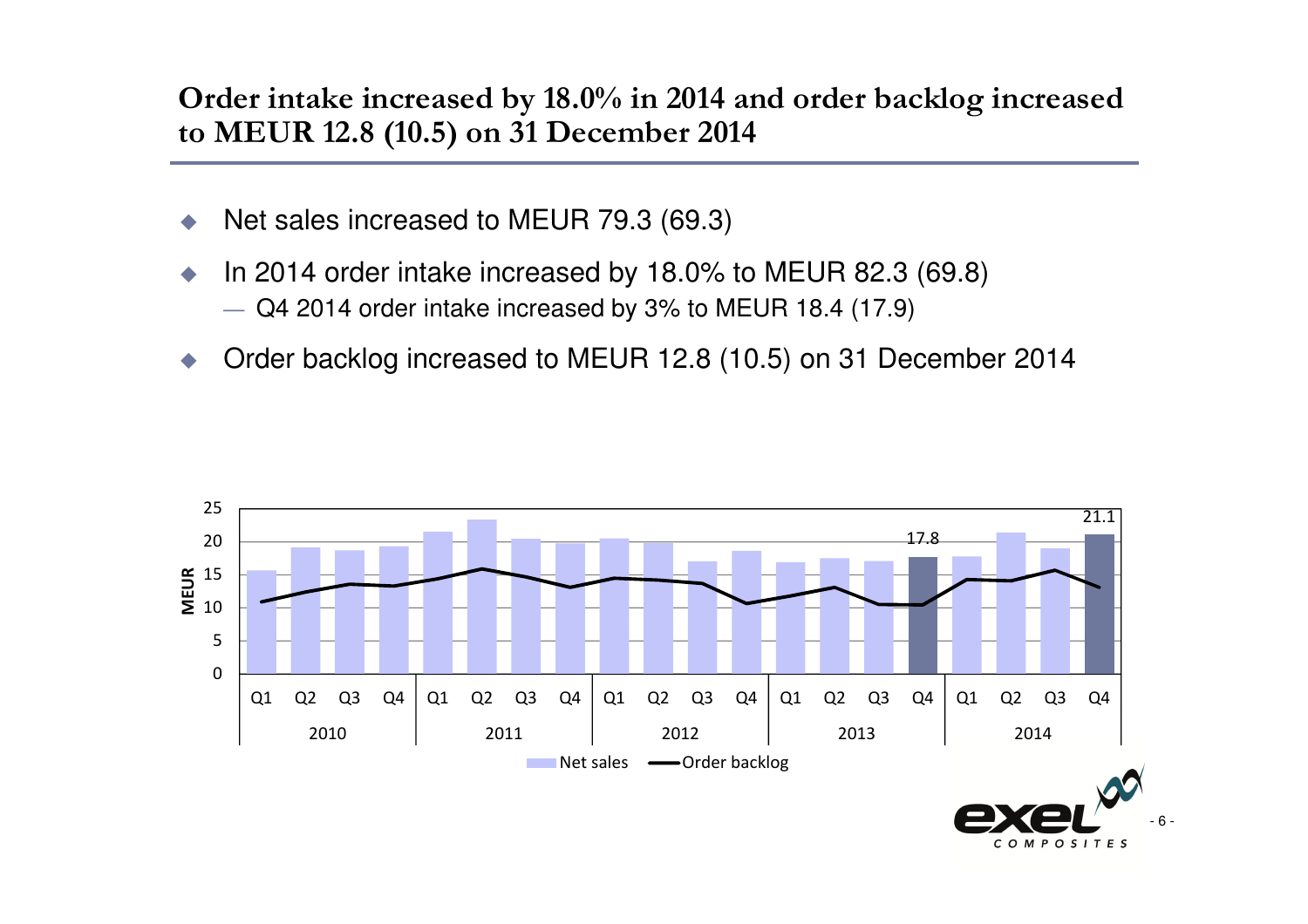#### **In 2014 all customer industries grew over 10 per cent**

- $\triangle$  Net sales of Industrial applications<br>Supercased by 16.7% to MELIP 47.5 increased by 16.7% to MEUR 47.5 from MEUR 40.7 in 2013
- ◆ Net sales of Construction and Infrastructure applications increased by 10.0% to MEUR 17.4 from MEUR 15.8 in 2013
- $\triangle$  Net sales of Other applications<br>decreased by 12.2% to MELID: decreased by 12.3% to MEUR 14.3 from MEUR 12.8 in 2013
- $\bullet$  In Q4 2014 the fastest relative growth was achieved outside Europe
- $\bullet$  In 2014 the biggest sales growth in absolute terms came from Europe

#### **Net sales by customer industry, MEUR**



Note: Customer industries include the following markets:

Construction and infrastructure  $=$  Building, Construction & Infrastructure, Energy industry

Industrial applications = Telecommunication, Paper, Electrical, Machine, and Transportation industries

Other applications = Cleaning & Maintenance, Sports & Leisure Industry, General Industries

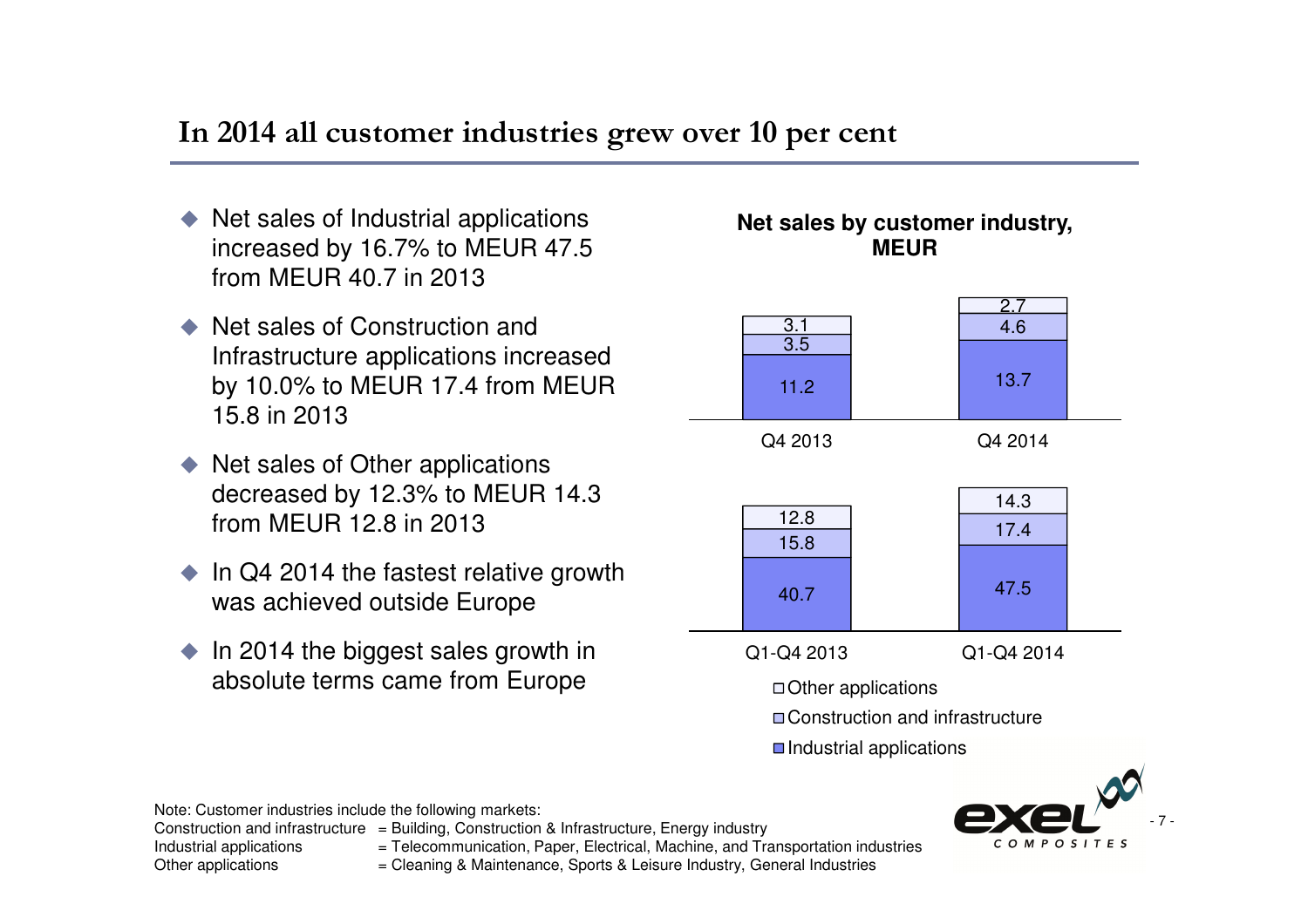**European market growth drove increase in net sales. APAC grew by 54.2% in Q4 2014**

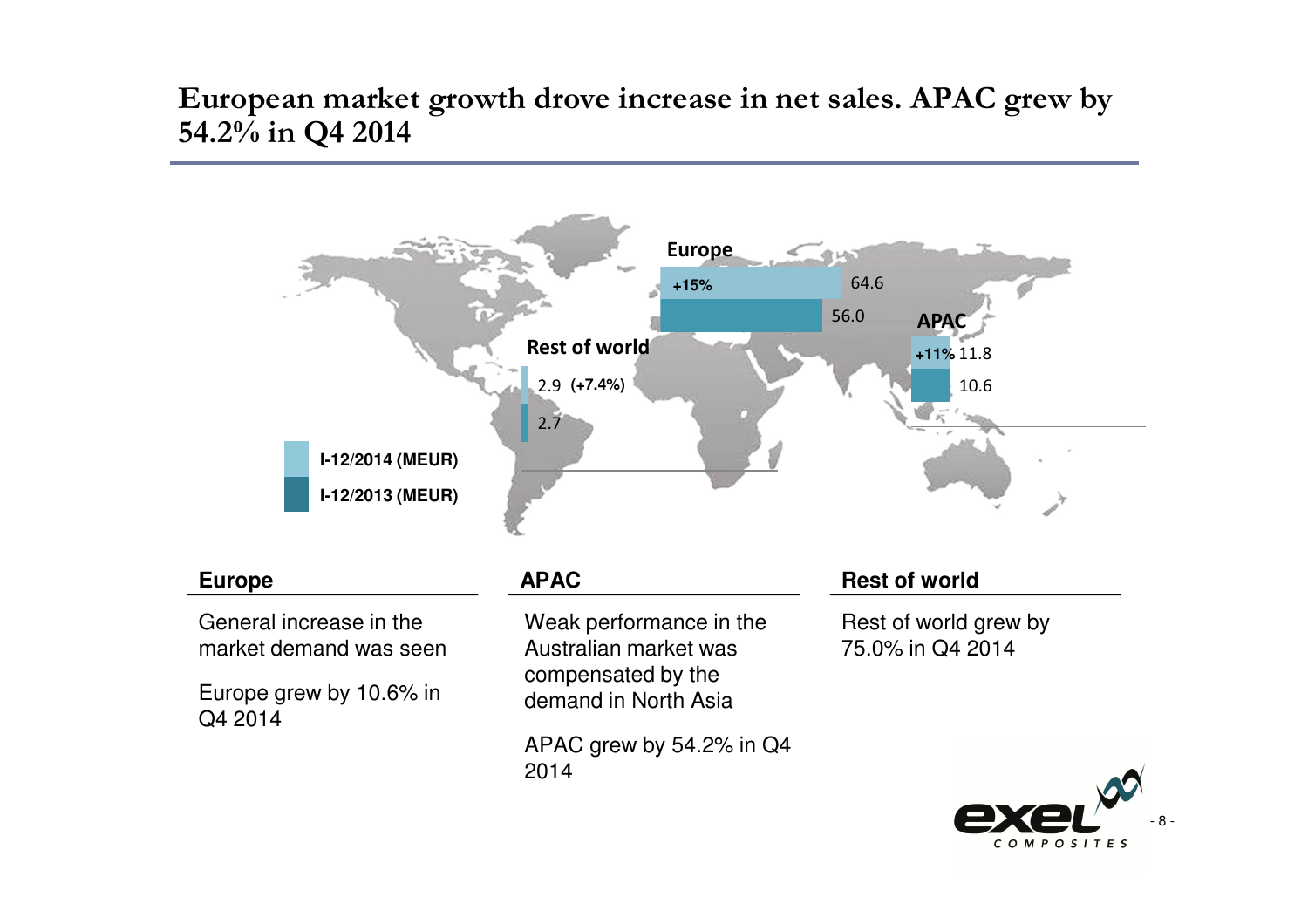### **Demand in some markets of Exel Composites is picking up**

PIH

**Allah** 

| <b>Market</b>                           | <b>Demand</b> |                                                                  |
|-----------------------------------------|---------------|------------------------------------------------------------------|
| <b>Transportation industry</b>          |               | Increased demand with new applications                           |
| Building, Construction & Infrastructure |               | Recovery in demand                                               |
| <b>Energy industry</b>                  |               | New projects opening up*)                                        |
| Telecommunication industry              |               | 4G network building increases demand                             |
| Paper industry                          |               | Exel product portfolio is renewed. Growth<br>expected*)          |
| <b>Electrical industry</b>              |               | No major market discontinuity seen -<br>growth potential unclear |
| <b>Cleaning &amp; Maintenance</b>       |               | Exel grows faster than market*)                                  |
| Sports & Leisure                        |               | Exel position strong in selected<br>segments*)                   |
| Machine industry                        |               | Lightness and stiffness are becoming<br>increasingly important   |
| General industry                        |               | General increase in demand                                       |
|                                         |               | *) Updated since last reporting<br>сом<br>$O$ S I                |

- 9 -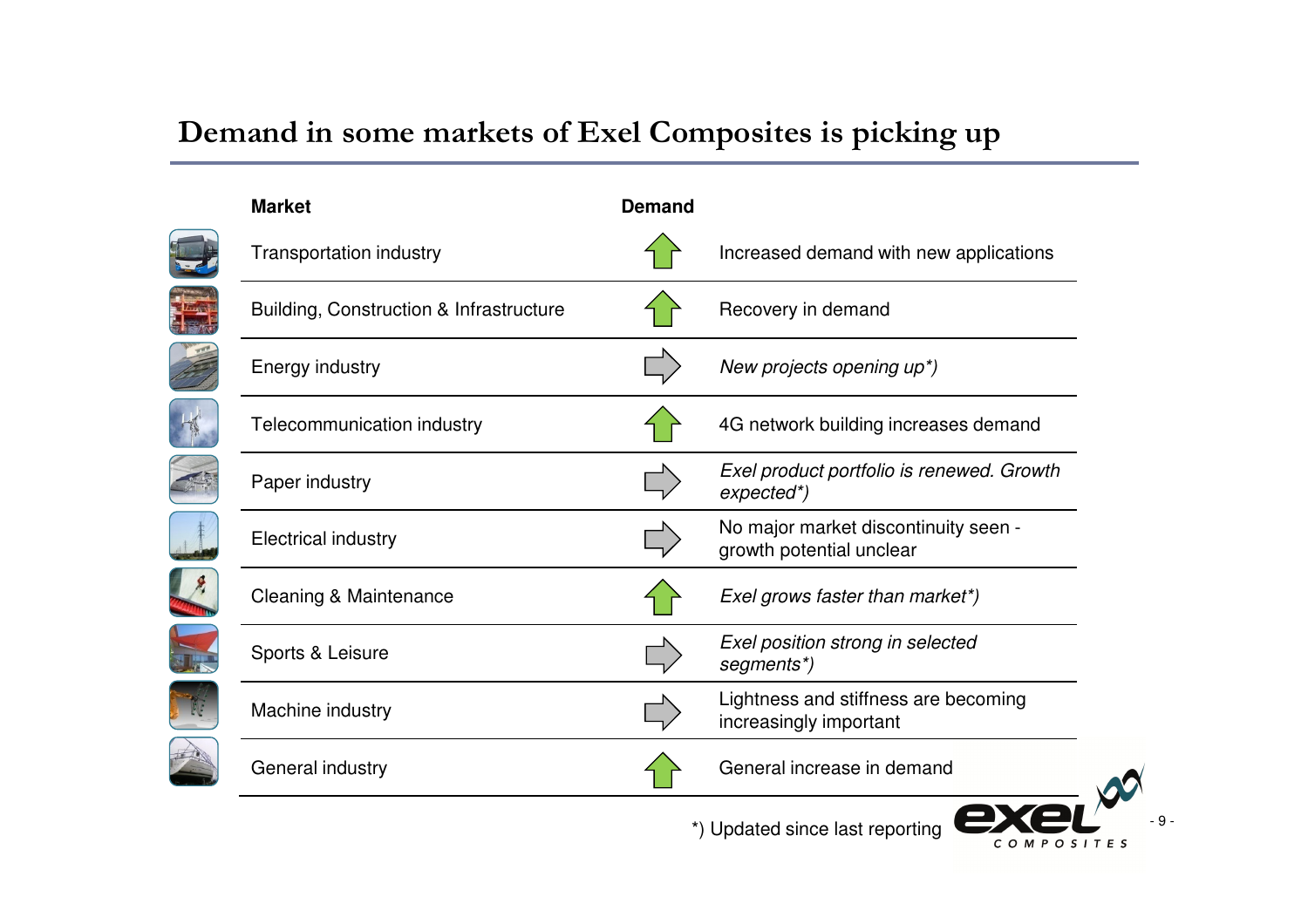### **Q4 2014 operating profit improved by 39.2% to MEUR 2.1 (1.5) and Q1-Q4 2014 operating profit was up by 83.5% to MEUR 8.9 (4.8)**

- $\blacklozenge$  Q4 2014 operating profit improved by 39.2% to MEUR 2.1 (MEUR 1.5). Operating profit margin was 9.8% (8.4%) of net sales
- $\bullet$  Q1-Q4/2014 operating profit improved by 83.5% to MEUR 8.9 (4.8). Operating profit margin was 11.2% (7.0%) of net sales
- $\bullet$  Improvement was mainly due to increased sales, improved productivity, continued efficiency improvement, and better cost control

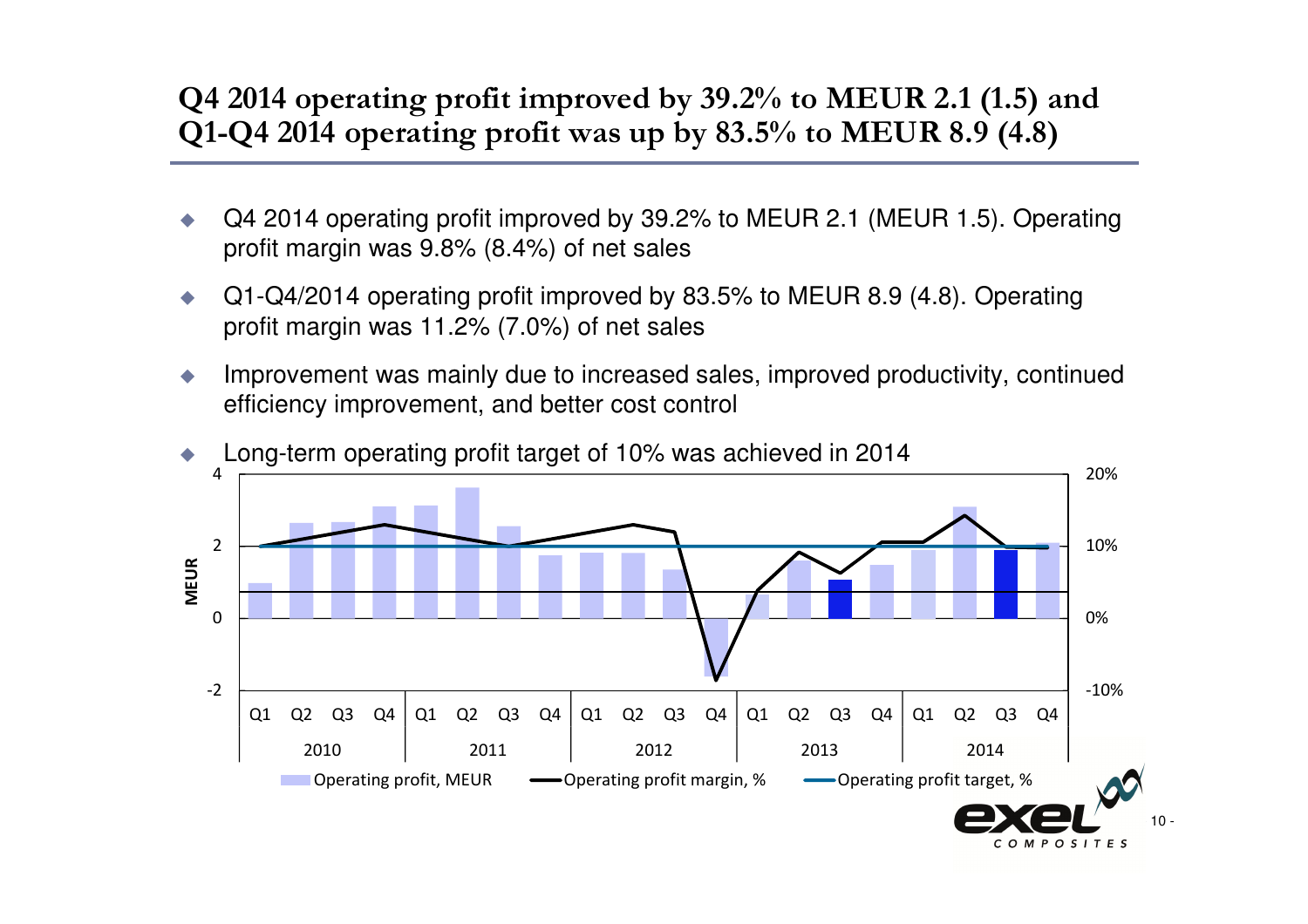**In January - December 2014 operating profit improvement was mainly due to increased sales, improved productivity, continued efficiency improvement, and better cost control**

|                               | 1-12/2014 |            | 1-12/2013 |            | Change    |  |
|-------------------------------|-----------|------------|-----------|------------|-----------|--|
|                               |           | $%$ of net |           | $%$ of net | in % of   |  |
| <b>MEUR</b>                   | Value     | sales      | Value     | sales      | net sales |  |
| <b>Net sales</b>              | 79.3      | 100%       | 69.3      | 100%       |           |  |
| <b>Materials and services</b> | $-29.1$   | 36.8%      | $-26.0$   | 37.6%      | $-0.8%$   |  |
| Employee expenses             | $-22.7$   | 28.6%      | $-21.1$   | 30.5%      | $-1.9%$   |  |
| Depreciation and impairment   | $-3.1$    | 3.9%       | $-2.7$    | 3.9%       | 0.0%      |  |
| Other operating expenses      | $-16.1$   | 20.4%      | $-15.3$   | 22.0%      | $-1.6%$   |  |
| Other operating income        | 0.7       | 0.9%       | 0.7       | 1.0%       | $-0.1%$   |  |
| <b>Operating profit</b>       | 8.9       | 11.2%      | 4.8       | 7.0%       | $+4.2%$   |  |

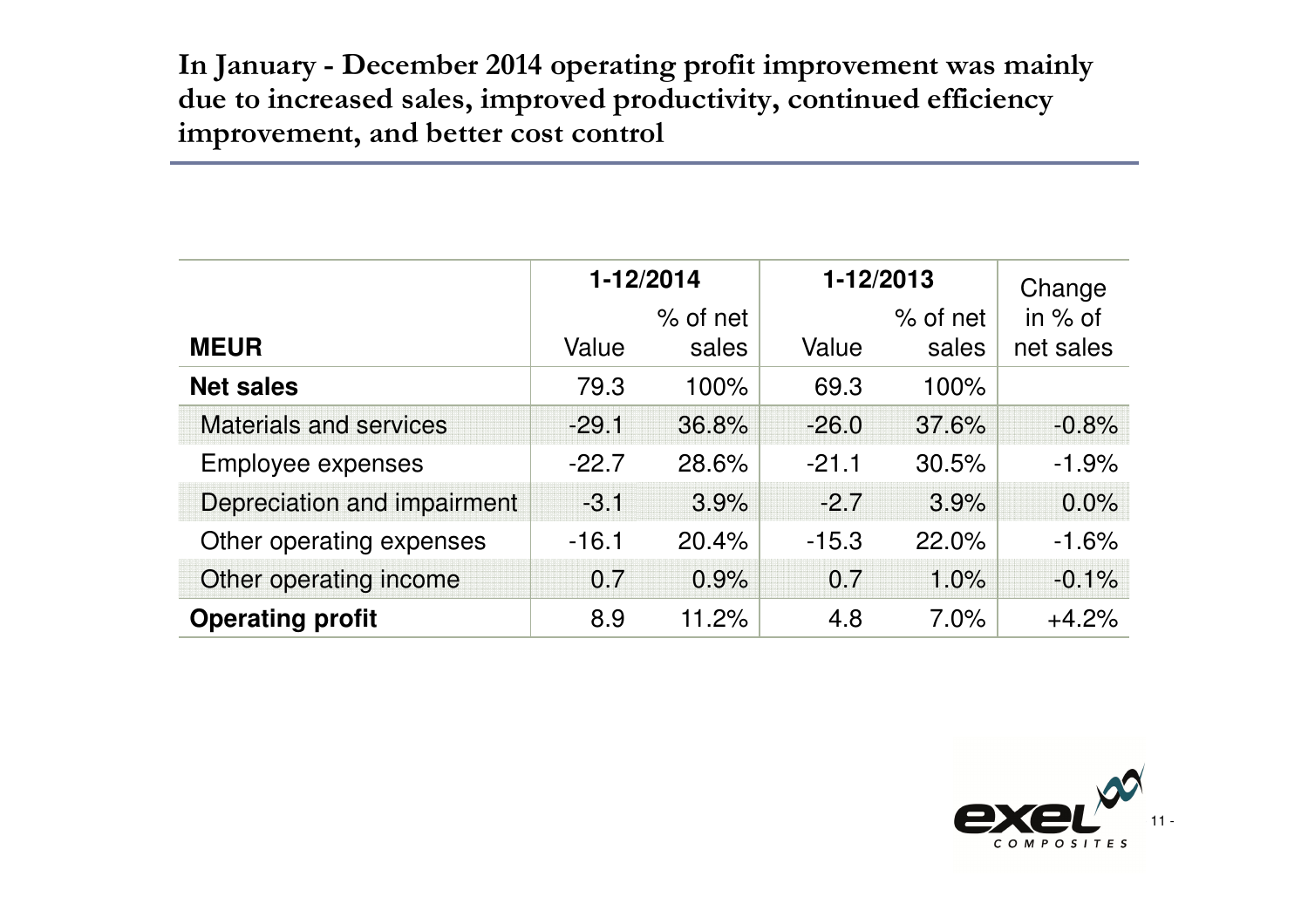#### **In Q4 2014 net cash flow increased to MEUR +3.8 (+2.9) due to improved operating profit**

- $\bullet$  In Q4 2014 net cash flow from operating activities was positive at MEUR +3.8 (+2.9) due to improved operating profit
- Capital expenditure was MEUR 4.4 (2.8)
	- The increase was mainly due to investments in production lines and capacity expansion



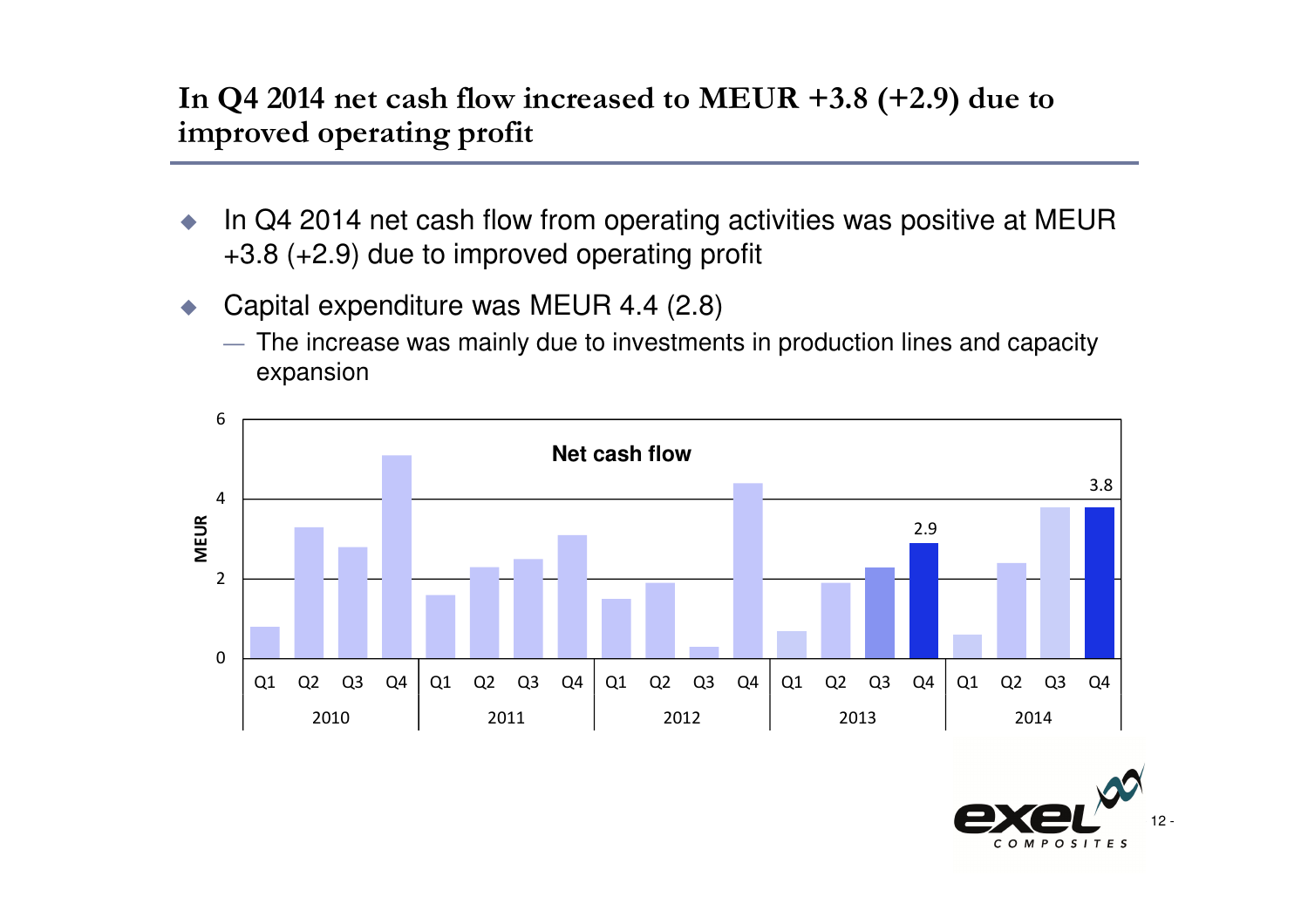#### **In Q4 2014 net cash flow improved due to higher profit and lower working capital**

| <b>MEUR</b>                             | Q4 2014        | Q4 2013  | Change         |
|-----------------------------------------|----------------|----------|----------------|
| <b>Profit for the period</b>            | 1.5            | 0.8      | $+0.7$         |
| Adjustments                             | 1.5            | 1.2      | $+0.3$         |
| Change in working capital               | 1.8            | 0.8      | $+1.0$         |
| <b>Cash flow from operations</b>        | 4.8            | 2.8      | $+2.0$         |
| Interests and taxes paid/received       | $-1.0$         | 0.2      | $-1.2$         |
| Net cash flow from operating activities | 3.8            | 2.9      | $+0.9$         |
| <b>Capital Expenditure</b>              | $-1.9$         | $-0.9$   | $-1.0$         |
| Change in financing                     | $-4.5$         | $+5.7$   | $-10.2$        |
| Dividends paid                          | $\overline{0}$ | $\Omega$ | $\overline{0}$ |
| <b>Change in liquid funds</b>           | $-2.6$         | 7.8      | $+10.4$        |
| <b>Liquid funds at 31 December 2014</b> | 8.2            | 9.4      | $+1.2$         |
|                                         |                |          |                |

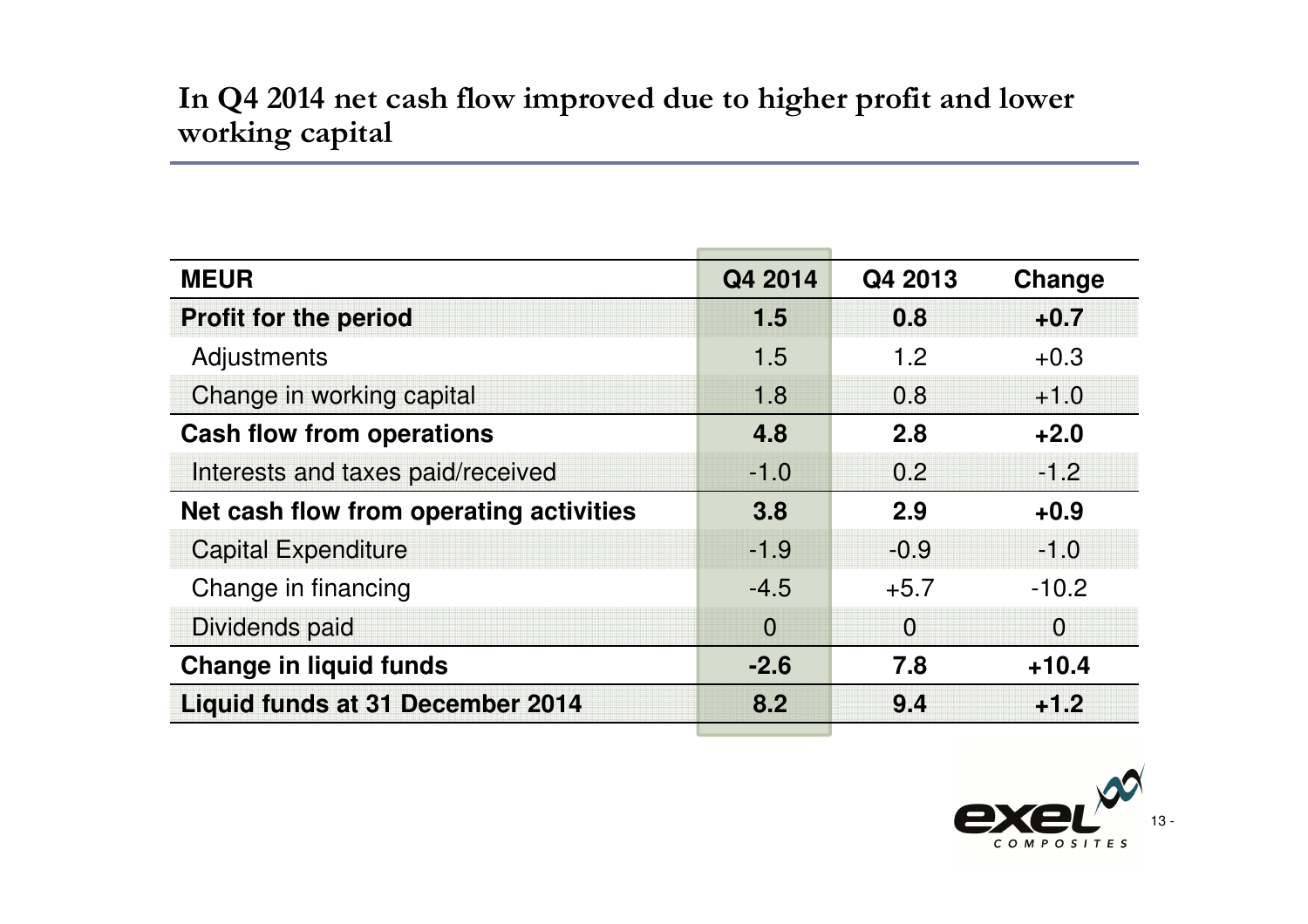| <b>MEUR</b>                             | 1-12/2014 | 1-12/2013 | Change  |
|-----------------------------------------|-----------|-----------|---------|
| <b>Profit for the period</b>            | 5.7       | 3.1       | $+2.6$  |
| Adjustments                             | 7.4       | 4.1       | $+3.3$  |
| Change in working capital               | 0.5       | 1.7       | $-1.2$  |
| <b>Cash flow from operations</b>        | 13.6      | 8.8       | $+4.8$  |
| Interests and taxes paid/received       | $-2.9$    | $-1.0$    | $-1.9$  |
| Net cash flow from operating activities | 10.7      | 7.8       | $+2.9$  |
| <b>Capital Expenditure</b>              | $-4.4$    | $-2.8$    | $-1.6$  |
| Change in financing                     | $-7.5$    | $+4.7$    | $-12.2$ |
| Additional capital repayment            | 0.0       | $-5.9$    | $+5.9$  |
| Dividends paid                          | 0.0       | $-3.6$    | $+3.6$  |
| <b>Change in liquid funds</b>           | $-1.2$    | 0.2       | $-1.4$  |
| Liquid funds at 31 December 2014        | 8.2       | 9.4       | $-1.2$  |
|                                         |           |           |         |

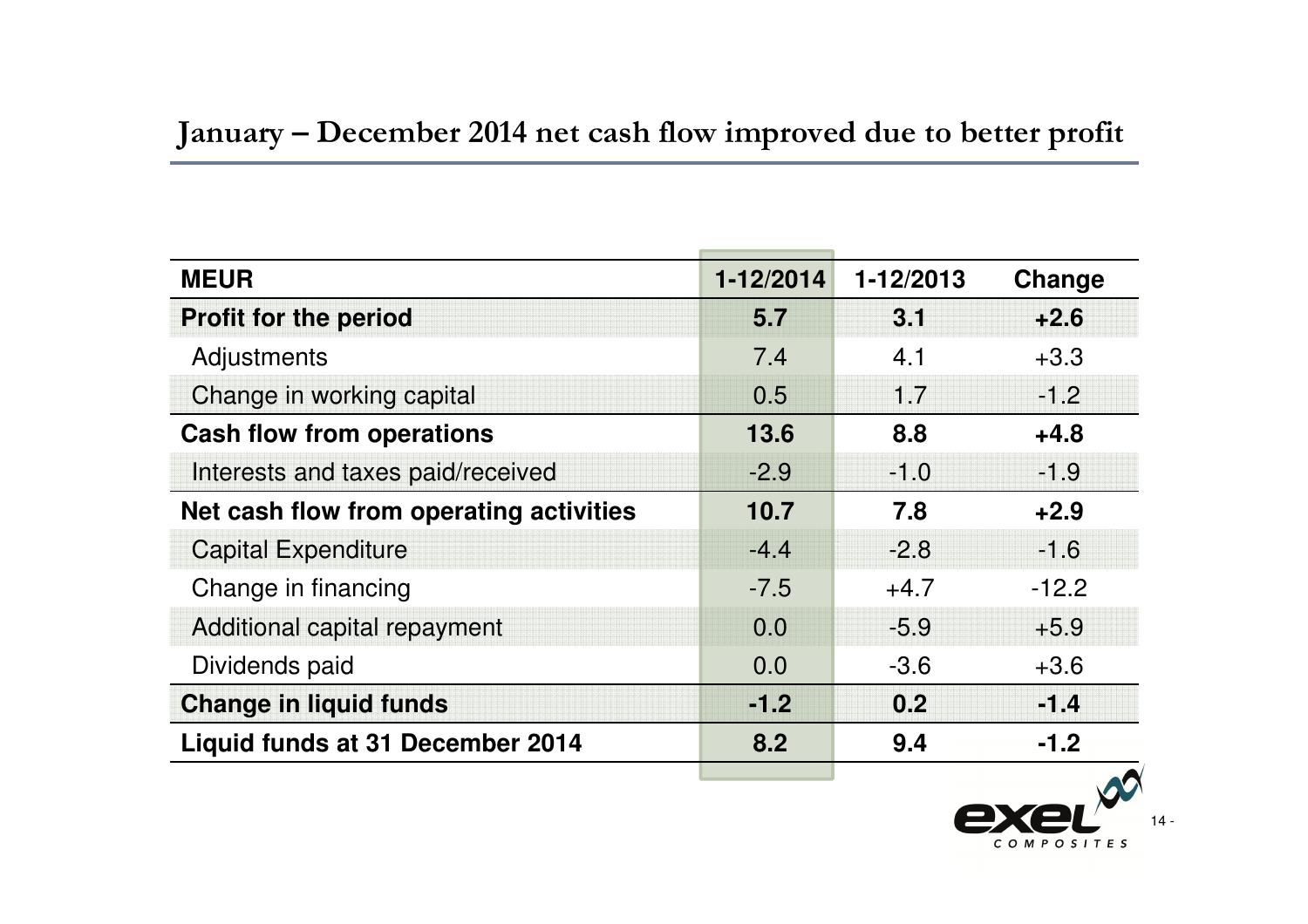**Strong balance sheet allows potential investments and acquisitions. Net gearing reduced down to -8.7%**



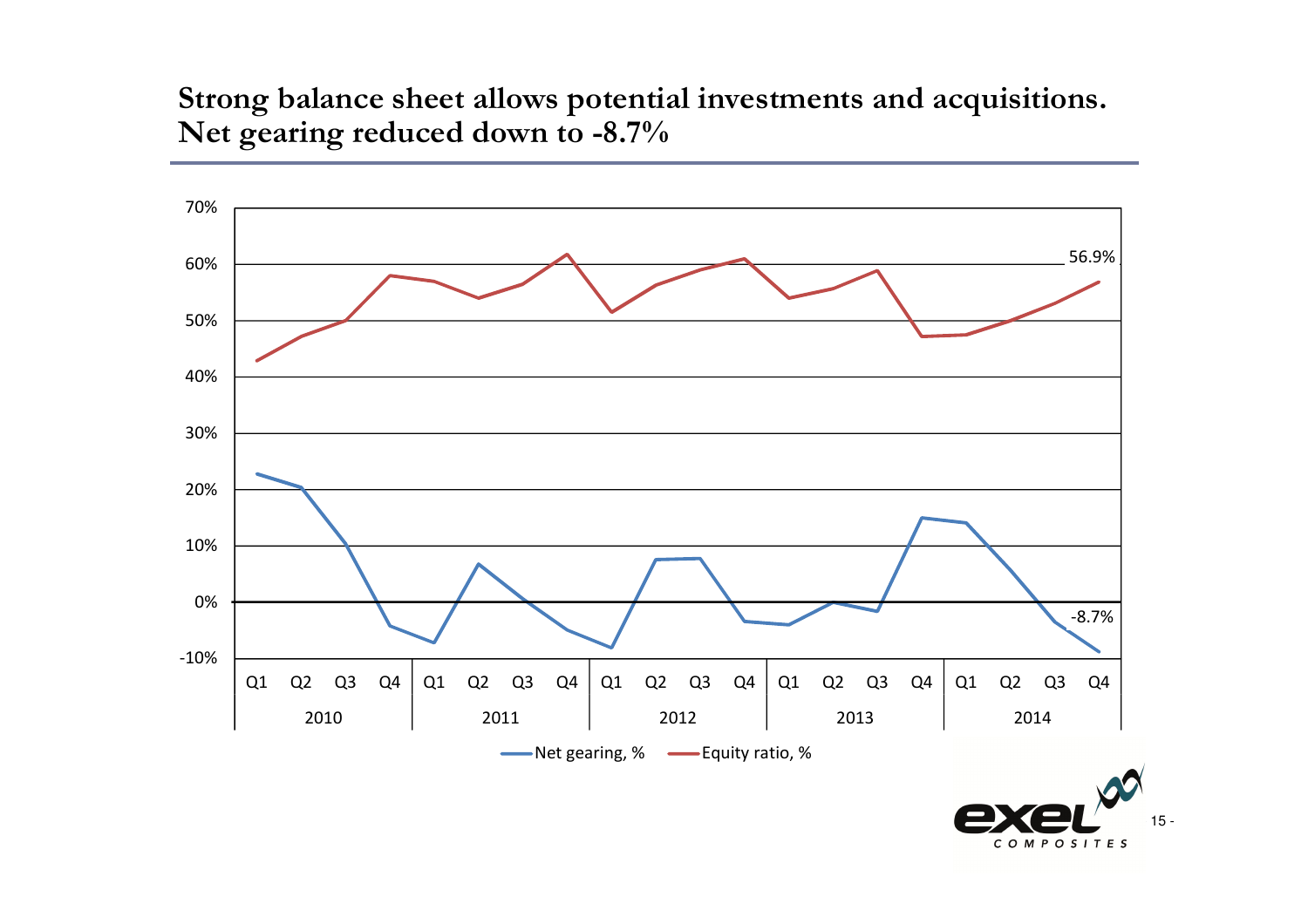



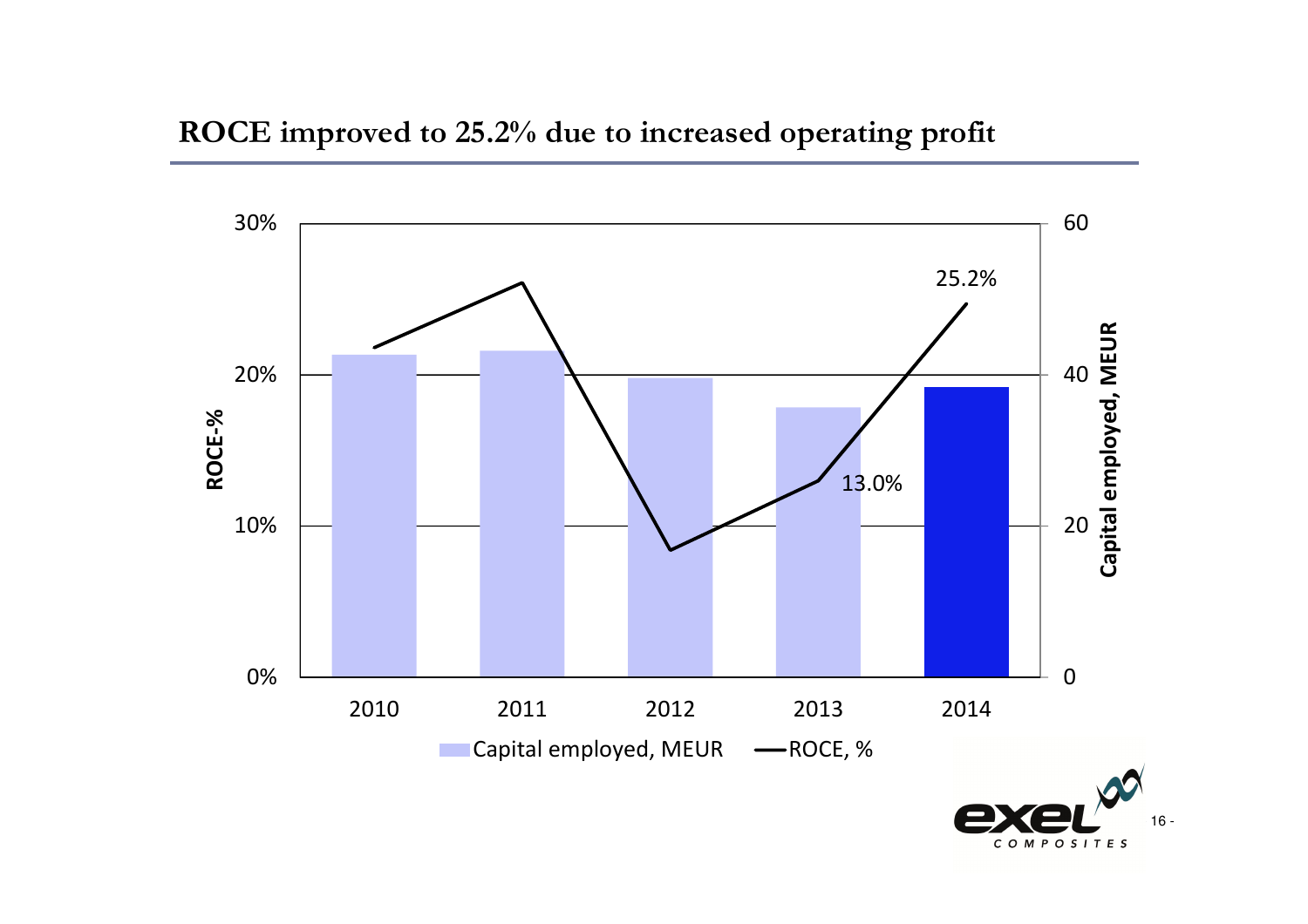**Earnings per share increased to EUR 0.12 (0.07) per share**

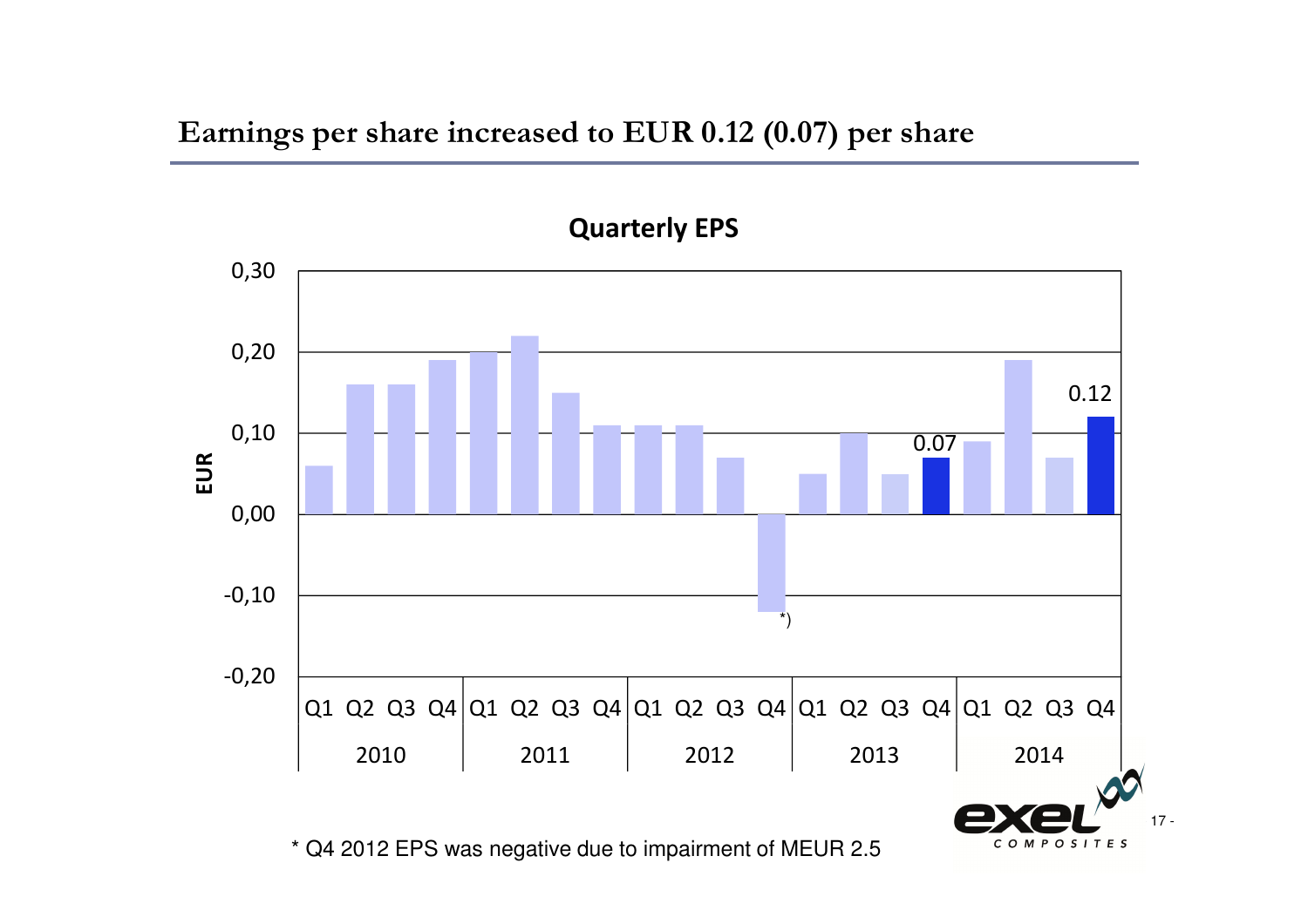#### **Share price development: in 2014 the highest share quotation was EUR 8.80 (6.70) and the lowest EUR 5.56 (5.10)**



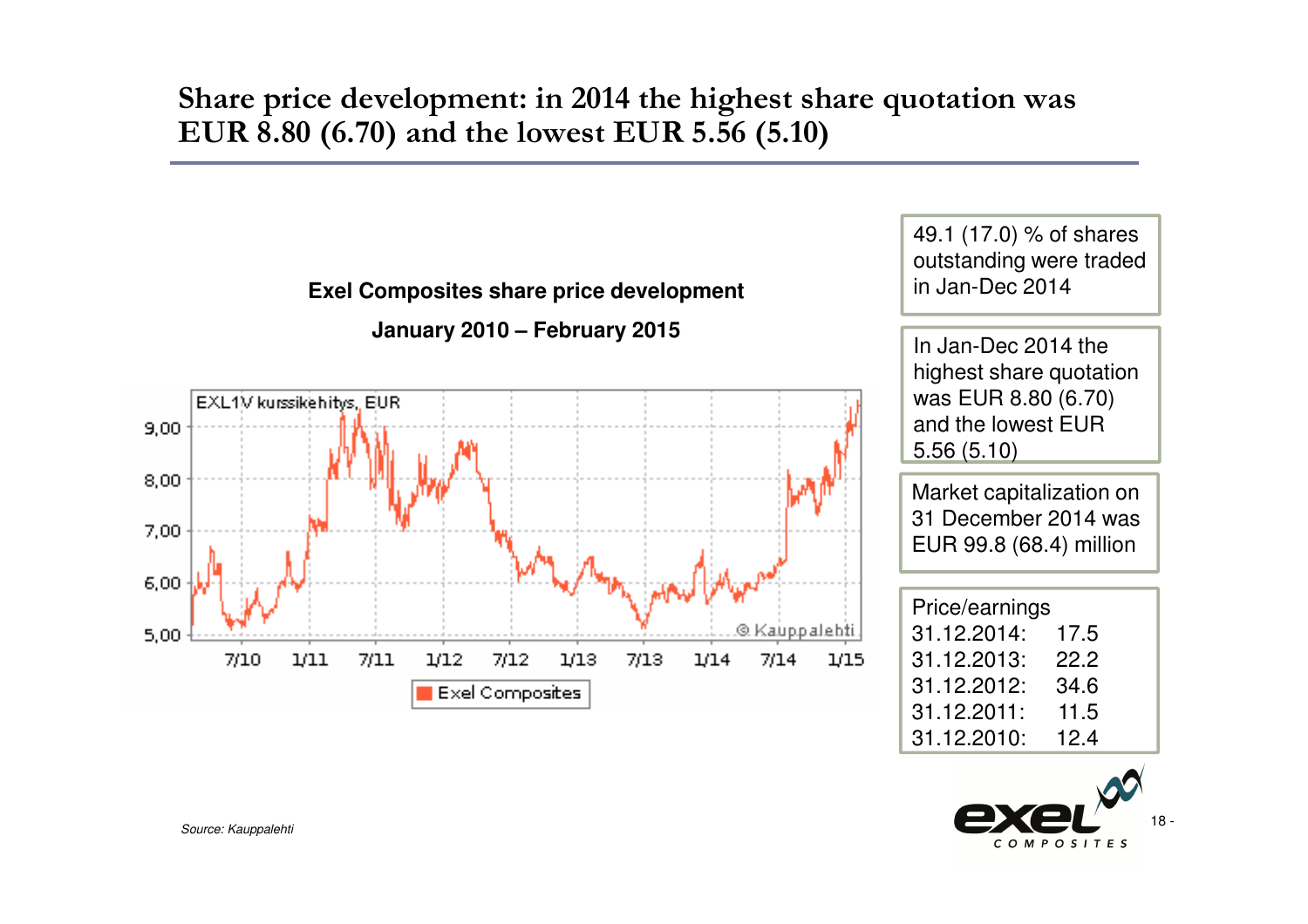|                                                                                | <b>Number of</b><br>shares | Percentage of<br>share capital |
|--------------------------------------------------------------------------------|----------------------------|--------------------------------|
| Skandinaviska Enskilda Banken AB (nominee reg.)                                | 2,482,349                  | 20.87                          |
| Nordea Bank Finland Plc (nominee reg.)                                         | 1,182,707                  | 9.94                           |
| Nordea Fennia Fund                                                             | 610,000                    | 5.13                           |
| Danske Invest Finnish Small Cap Fund                                           | 481,567                    | 4.05                           |
| Fondita Nordic Micro Cap                                                       | 450,000                    | 3.78                           |
| <b>OP-Finland Small Firms Fund</b>                                             | 439,551                    | 3.69                           |
| Försäkringsaktiebolaget Pensions-Alandia                                       | 418,000                    | 3.51                           |
| Svenska Handelsbanken AB (publ), Branch Operation<br>in Finland (nominee reg.) | 395,049                    | 3.32                           |
| <b>Evli Finnish Small Cap Fund</b>                                             | 378,500                    | 3.18                           |
| <b>OP-Delta Fund</b>                                                           | 300,000                    | 2.52                           |

*Exel Composites had a total of 2,686 (2,752) shareholders on 31 December 2014*

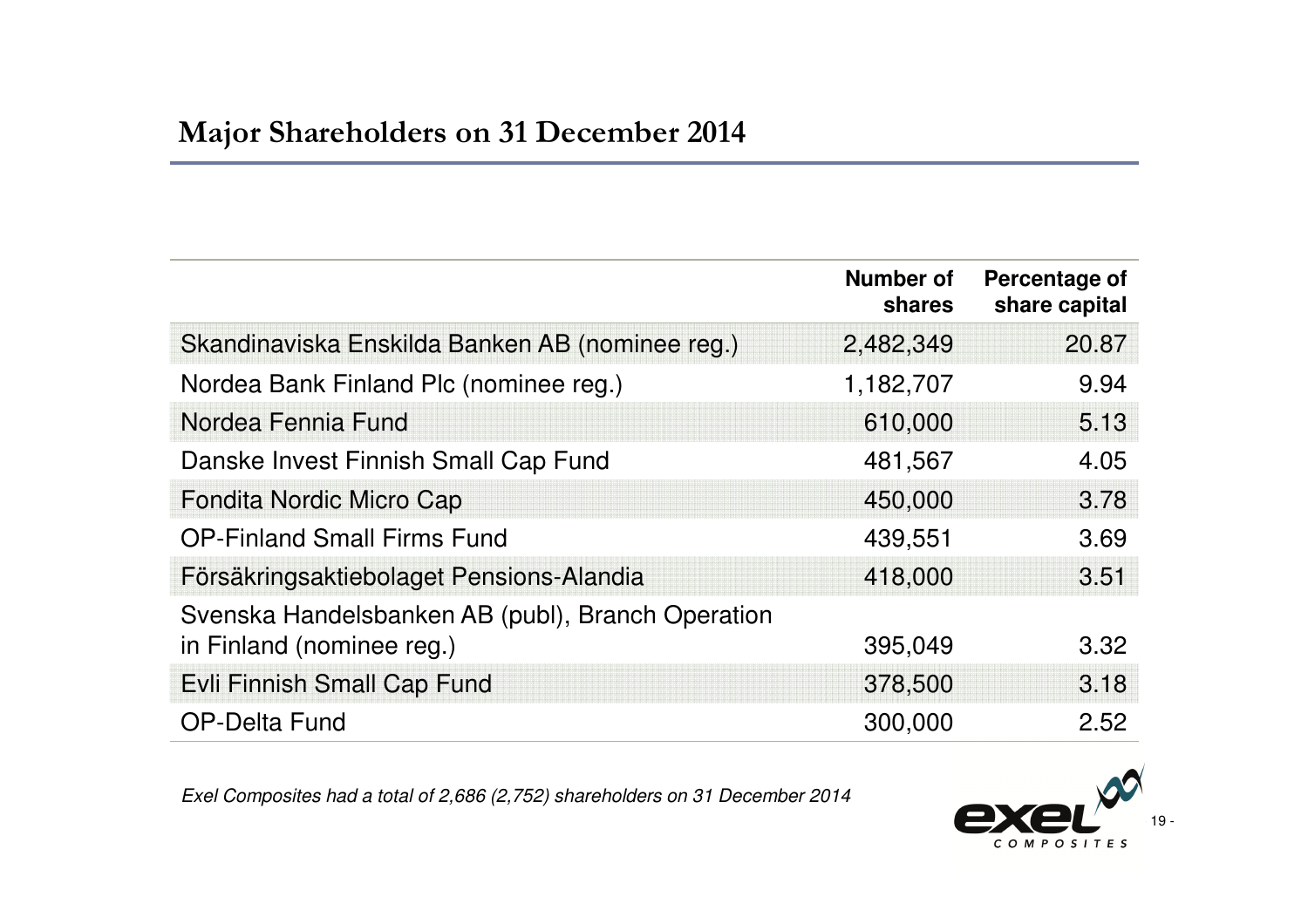#### **Exel Composites' new vision, strategy and long-term financial targets**

- $\blacklozenge$  New vision: Exel Composites is an agile, innovative global composite company with world-class operations providing superior customer experience
- ♦ The Company's new growth strategy focuses on
	- Accelerating growth in China
	- Penetrating new applications and market segments<br>Creating a true glabel fectoriat
	- Creating a true global footprint
	- Growing through new technologies
- New financial targets reflect our new growth strategy:
	- Growth: Turnover growth 2x average market growth<br>Refitability Operating profit margin aver 10 per sep
	- Profitability: Operating profit margin over 10 per cent of net sales
	- Capital efficiency: Return on capital employed over 20 per cent
	- Financial targets are considered over a business cycle. Acquisitions will<br>influence overall growth and profitability targets influence overall growth and profitability targets.
	- Exel Composites aims to distribute some 40 per cent of net income in<br>dividends as permitted by the financial structure and growth opportunity dividends as permitted by the financial structure and growth opportunities.

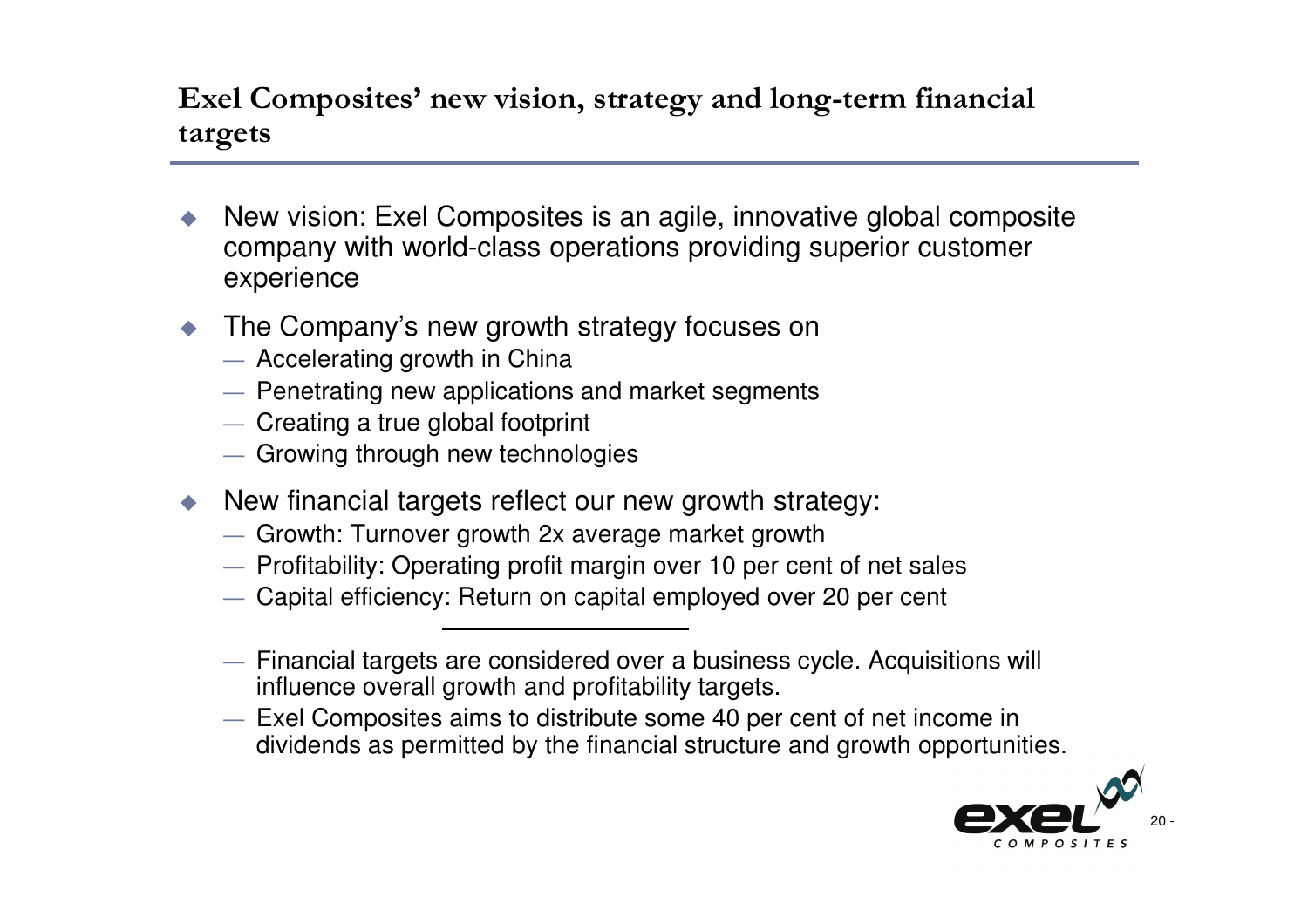#### **Strategy implementation continues**

- ♦ Expansion project to double the manufacturing capacity of the Nanjing unit to meet the increased demand has been started
	- Expansion is estimated to be completed during H1 2016
- $\blacklozenge$  Operations to be expanded in Austria
	- Target is to more than double the production capacity in Austria
	- Total cost estimate of the project is EUR 8 million
	- Expansion project will be launched in the first half of 2015 and is estimated to he completed during the second helf of 2016 be completed during the second half of 2016
- ♦ Mikko Kettunen appointed SVP, CFO and member of Exel Composites' Group Management Team as of 7 April 2015
- ♦ llkka Silvanto appointed SVP, Strategic Projects as of 7 April <sup>2015</sup>

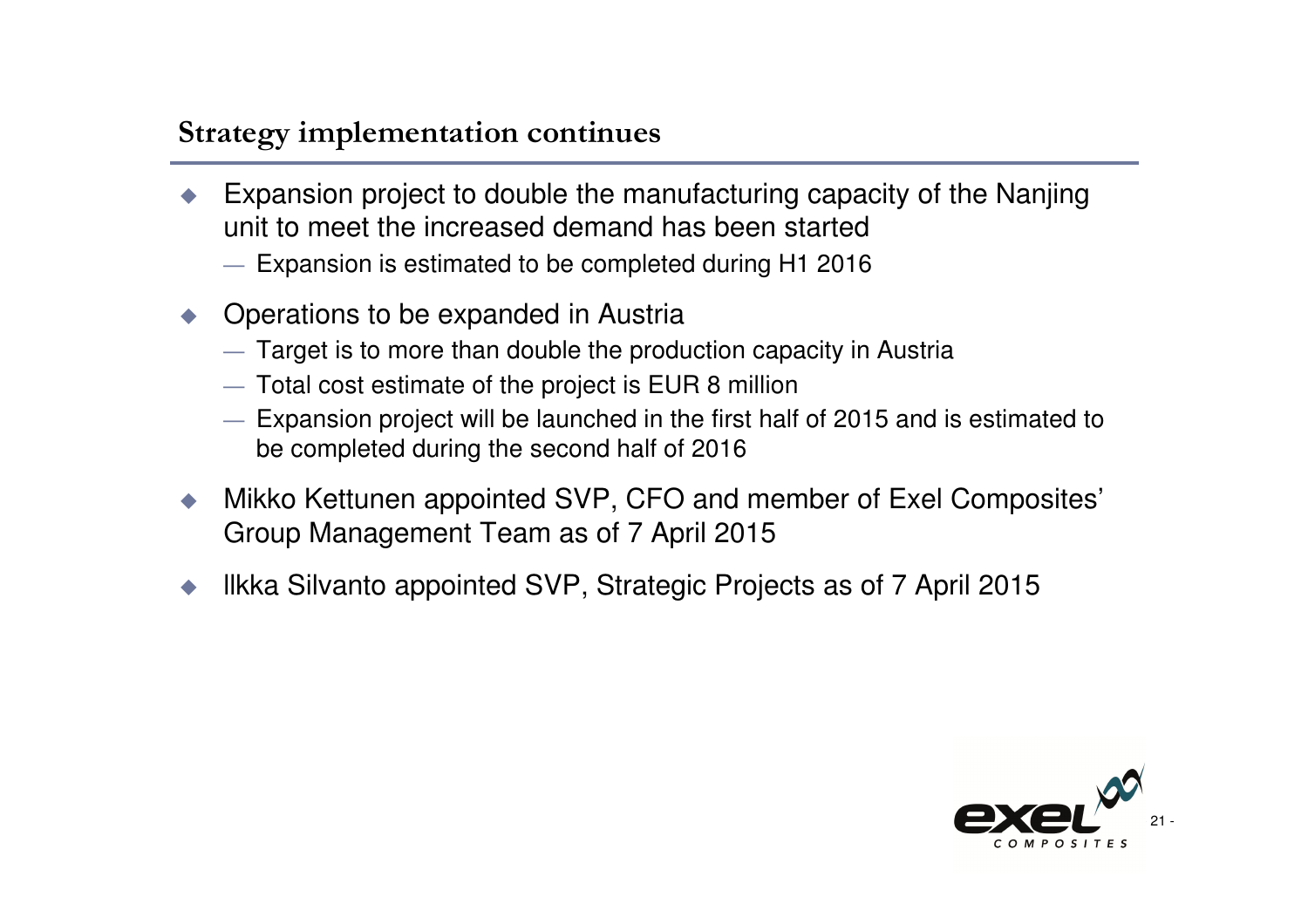#### **Major near-term risks and uncertainties**

- $\blacklozenge$  The most significant near-term business risks are related to the general economic development, government regulations and financial crisis in the Euro area as well as to market demand
- ◆ Continuing low demand in the Australian market may require further corrective actions which can have an impact on the profitability
- $\begin{array}{c} \bullet \\ \bullet \end{array}$  The possible uncertainties in the Russian and East-European markets will have limited direct impact on Exel Composites
- $\bullet$  Raw material prices, energy cost and other cost increases may continue to put pressure on profitability
- $\bullet$  The new European Community's anti-dumping tariffs imposed on Chinese glass fiber may have a negative effect on the result in terms of increased raw material prices
- Currency rate changes, price competition and alternative competing materials may also have a negative effect on the result
- $\blacklozenge$  The availability and cost of financing may continue to have an effect on the demand and increase the risk of credit losses

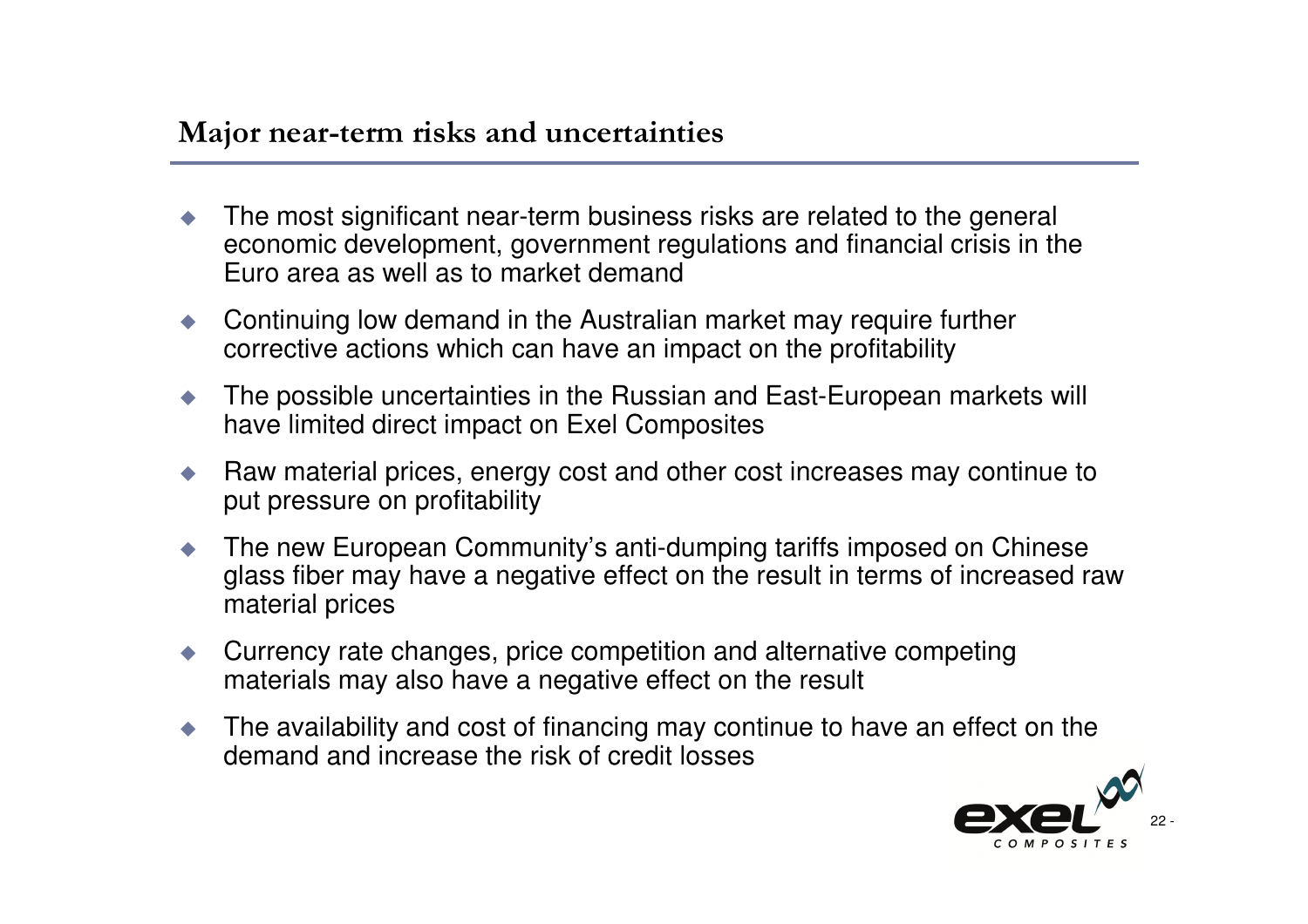**Outlook for full year 2015 – the Company implements its new strategy by reinforcing the organization and by increasing its capacity**

- $\blacklozenge$  The market has stabilized and we can see positive signs in the Company's key market segments
- $\blacklozenge$  However, uncertainties relating to general growth prospects in the economy continue
- ♦ The Company implements its new strategy by reinforcing the organization, especially in sales resources, product development and operations development, and by increasing its capacity
- ♦ These efforts are expected to reduce the 2015 operating profit margin compared to 2014, but will position the Company better for long-term profitable growth